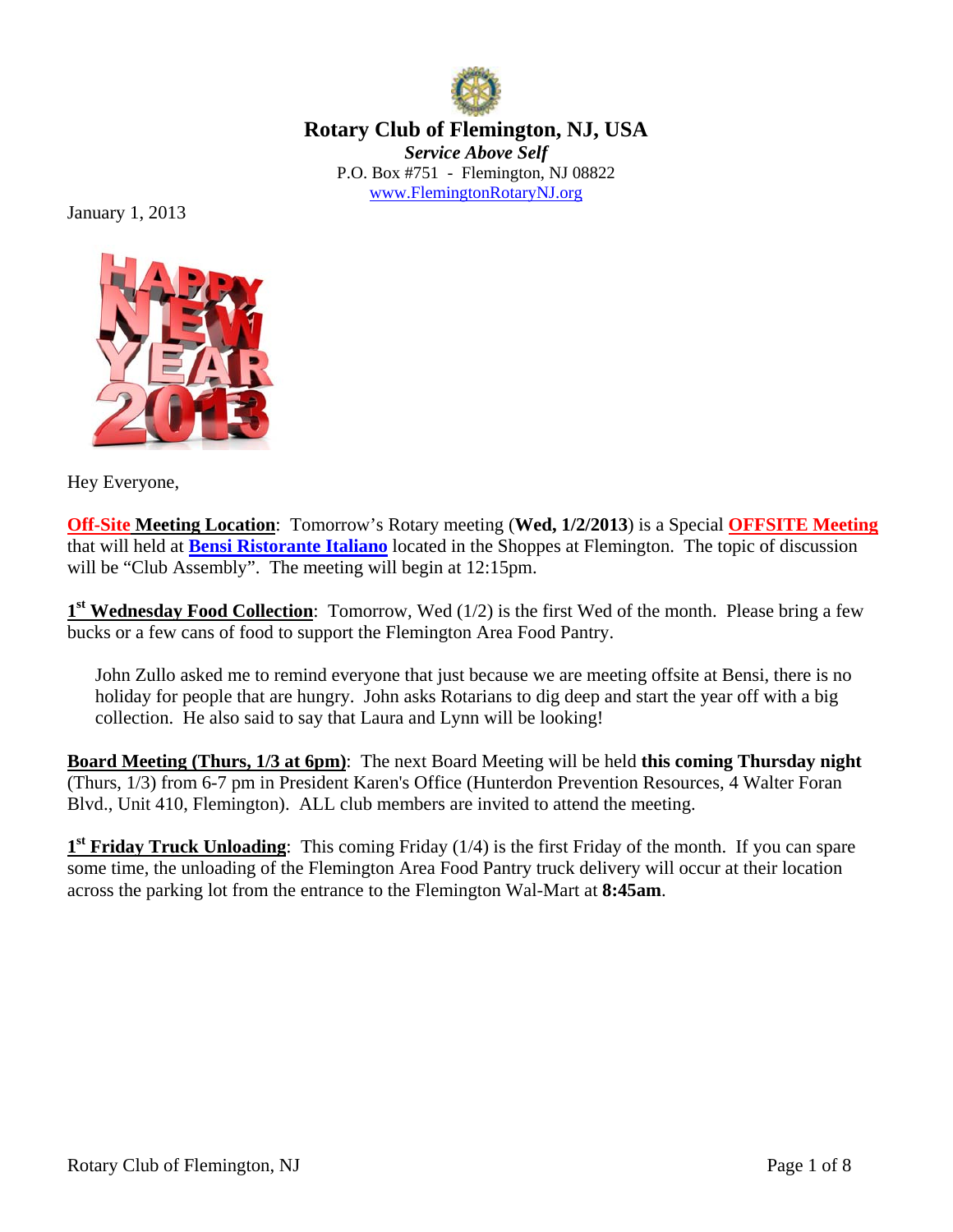**Off-Site Meetings for January 2013:** In typical fashion, Copper Hill Country Club will be closed during the month of January. Therefore, the January 2013 meetings will be held off-site. We will resume meetings back at Copper Hill on Wed, February 6, 2012. The following is a list of off-site meetings for January:

- Wed, 1/2 ........ **Off-Site Meeting** at **Bensi Ristorante Italiano** located in the Shoppes at Flemington.
- Wed, 1/9 ........ **Off-Site Meeting** at **Matt's Red Rooster Grill** located at 22 Bloomfield Avenue here in Flemington.
- Wed, 1/16 ...... **Off-Site Meeting** at the **Hunterdon County Polytech** in the Career Café. Polytech will be the program.
- Wed, 1/23 ...... **Off-Site Meeting** at the **Hunterdon Medical Center**. The meeting will be held in Meeting Rooms A & B, which are located directly off the main lobby of the hospital. (This is the same room as prior years.) The program will be the HMC's Capital Campaign.
- Wed, 1/30 ...... **(tentative) Off-Site Meeting** at the **Flemington-Raritan Diner** located next to the Stop and Shop grocery store.

**The Madrigal Girls Chorus performed at the Wed, 12/19 Rotary Meeting**: The Madrigal Girls Chorus from H.C.R.H.S. performed several seasonal Holiday songs at the 12/19 Flemington Rotary meeting. They were led by their instructor, Megan Petrushun. If you missed the performance, or would like to see it again, please click the blue link or photo below for the YouTube video performance of "O Holy Night" as very nicely recorded & uploaded by John Hyman.

**YouTube video of the Madrigal Girls Chorus Performing "O Holy Night"**, by John Hyman.



Photo above by Herb Bohler.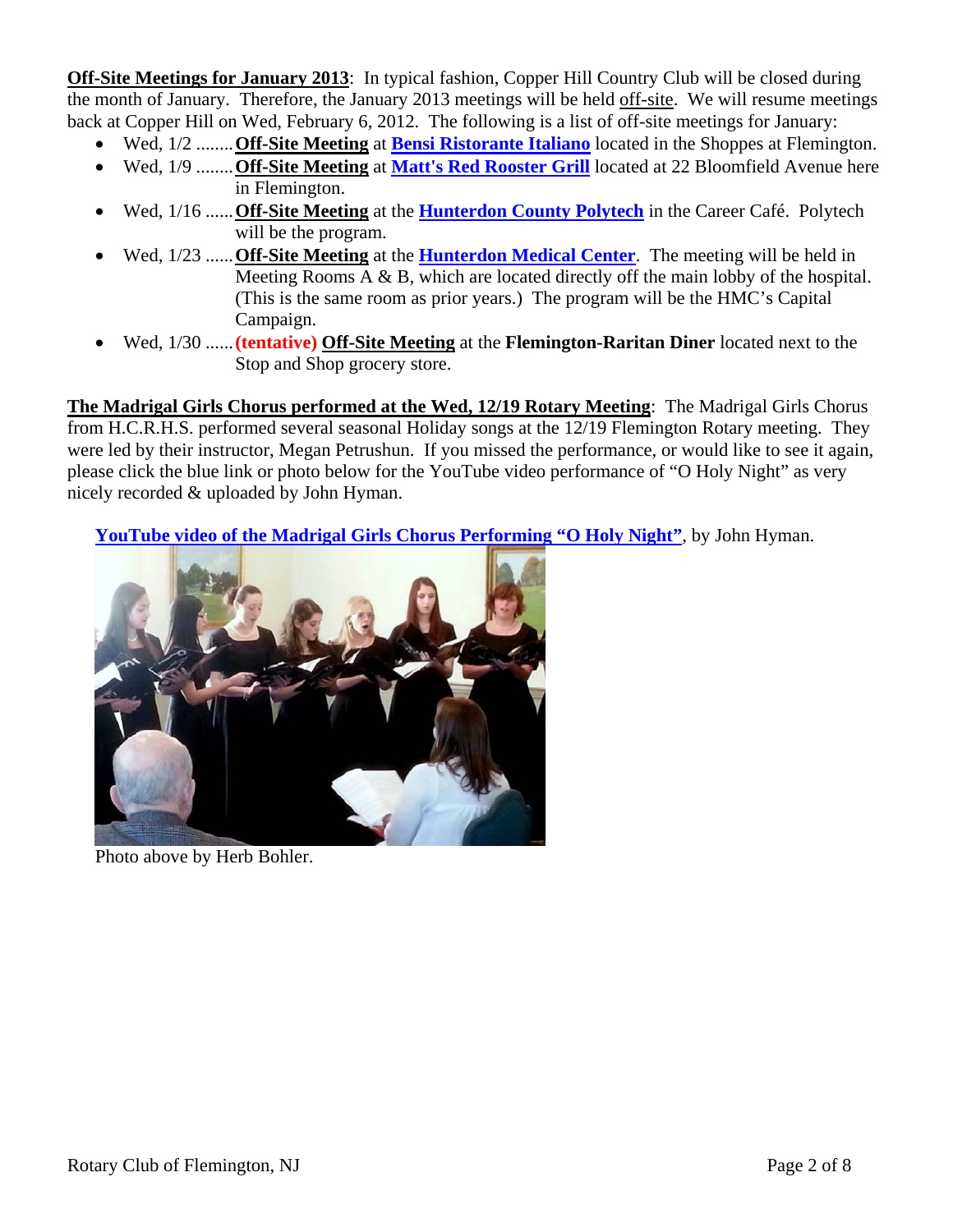**Ves Berg – Flemington Rotary's Youth Exchange Student**: RCOF is hosting **Ves Berg** as our Youth Exchange Student for the 2012-13 school year. Please consider inviting Ves to do something fun with you and your family. She is a delightful, smart and fun young lady. Ves can be reached on her cell phone at (908) 303-7189.

Host Family until January: Kobner Family 13 Fieldstone Place – Flemington, NJ 08822 Tel(908) 788-8935

Pictured Below is **Ves Berg**, our 2012-13 Exchange Student. (Photo by Herb Bohler)



**Website Committee**: We are in the process of starting a new website for the club. The technology that the current website is based on is out of date and requires some updating and refreshing. The new website will be based on Wordpress. If anyone is interested in helping with the look, feel and features of the new website, please contact Bob Chittenden. The Board has authorized \$500 towards the creation of the new website.

**Flemington Rotary Club Assists Local Families**: The following article appeared on www.nj.com:

By Hunterdon County Democrat on December 05, 2012 at 12:00 PM, updated December 05, 2012 at 12:04 PM

The Rotary Club of Flemington, through the assistance of two Hunterdon County agencies, donated \$5,000 for local community members who suffered losses due to the recent hurricane.

Professional case workers from the Hunterdon Interfaith Outreach Council and Hunterdon County Family Success Center identified — through their experience and screening processes — families in need of financial assistance. Most of the monies distributed went to replenish food items destroyed by the lack of electricity or refrigeration.

Utilizing the services of agency personnel is considered a best practice by many organizations looking to make the best use of their donations within a local area. This initiative is directly due to the inspiration of Bob Burgard, a Rotary Club of Flemington past-President and now a member of a Rotary Club in Maryland. Bob and his club members wanted to assist others outside their domain and Bob suggested Hunterdon County and his old club. They presented RCOF with a \$2,500.00 challenge, which the Rotary Club of Flemington Board unanimously agreed to match, making up the \$5,000.00 fund.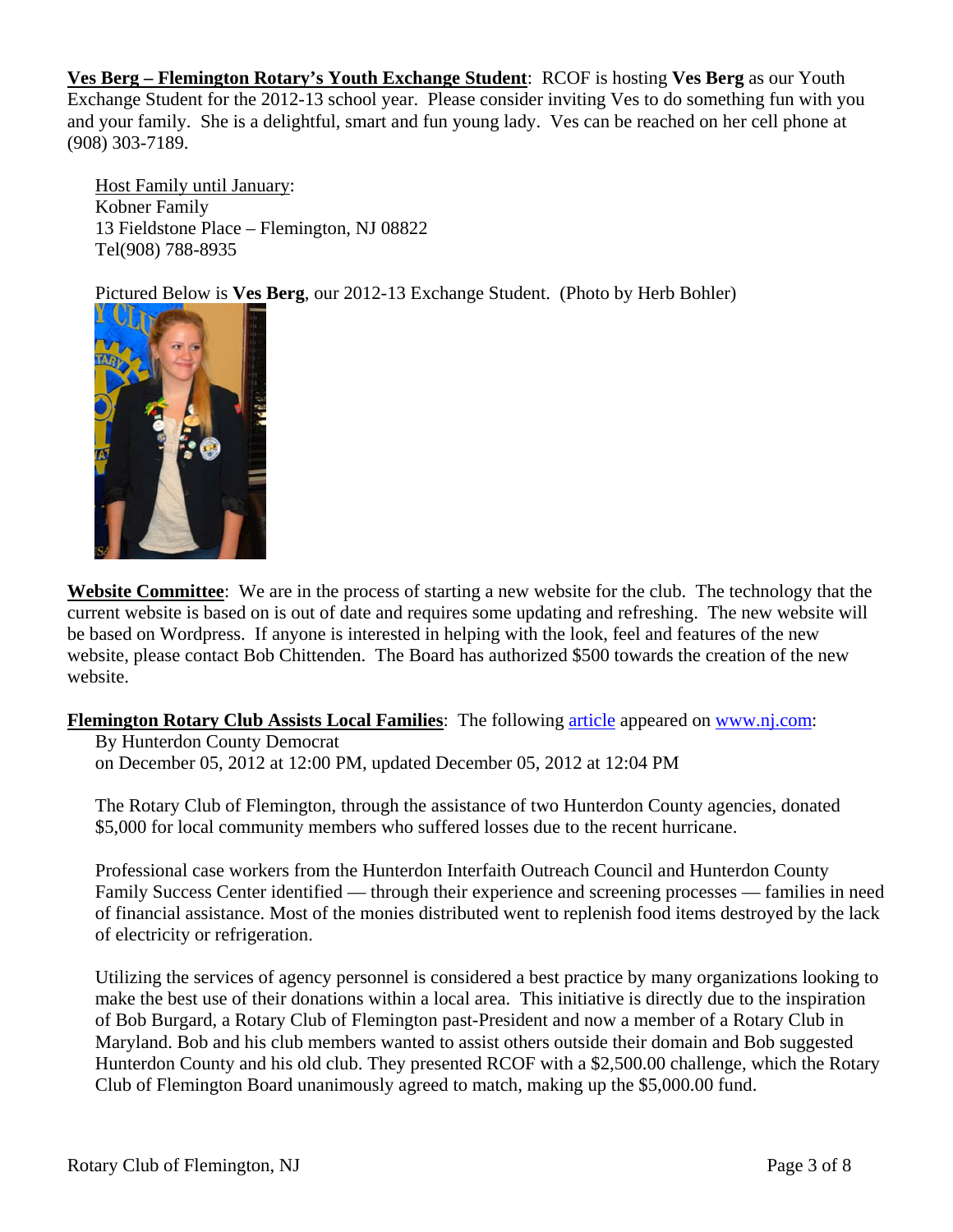The distribution of these funds has made a significant difference in the quality of life for the families chosen by the agencies. This is another example of the support and participation Rotary Club of Flemington provides to others in our local community.

The Rotary Club of Flemington meets every Wednesday at 12:15 p.m. for lunch at the Copper Hill Country Club, 100 Copper Hill Road, in Ringoes. For more information about the club, membership or other upcoming events, visit www.FlemingtonRotaryNJ.org.

**93rd Annual District Conference (April 12-14, 2013)**: Our District 7510 would like all Rotarians to consider signing up to attend the 93<sup>rd</sup> Annual District Conference, which will be held from Friday to Sunday, April 12-14, 2013. This will be held at the Bedford Springs Resort located in Bedford, PA. Click Here for More Information. As an encouragement to signup, every month from September 2012 through March 2013, there will be a drawing from all of the current registrants for the District Conference for a fabulous Rotary related prize. All registrations received will be entered into current and future drawings, so the earlier you register the more drawings in which you are entered. Here are the prizes:

- **January**: (2) tickets to "Falling Water", a Frank Lloyd-Wright designed house located 30 minutes for Bedford Springs.
- **February**: A box of handmade chocolates made by a local Rotarian chocolatier.
- **March**: A twosome for golf at Bedford Springs.

**Website link for the Rotary and Rutgers Project "Growing Lives One Seed at a Time"**: The following is a website link for the District's initiative for the "Growing Lives One Seed at a Time" project. http://www.directory-online.com/Rotary/Accounts/7510/Pages/uPages/Club\_Community/rotary\_rutgers\_project.html

Laura DePrado, the project Chair, would like to encourage all members to read and stay posted on this project as it continues to "grow". Add it to your Favorites so that you can easily follow the progress of this wonderful District project.

# **District 7510 News**: **Click Here to View the Current 2012 District News**

# **Summary of Upcoming Rotary Meetings / Programs**:

January 2013............... Refer to the Schedule Above for the January 2013 Off-Site Meetings.

**Next RCOF Board Meeting:** Thurs,  $1/3/2013 \otimes 6:00 \text{ PM}$  (usually the 1<sup>st</sup> Thursday of the month). **Next Membership Committee Meeting:** Wed, 1/9/2013 at 1:30 PM (usually the 2<sup>nd</sup> Wednesday).

# **Upcoming RCOF Club Events, Fundraisers, Fellowship Events, Etc**.:

January TBA..............RCOF Fellowship Event (50's Party Theme) Mon, 2/25/13 ............. 6th Annual **Hunterdon Rotary Soup Cook-Off** March TBA ................ RCOF Hands-On Project March TBA ................ Possible RCOF Fellowship Event Sun, 6/2/13 ................. 5th Annual **"Rotary Bark in the Park" Dog & Pet Walk**  TBA ........................... **Pedals for Progress Bicycle, Sewing Machine & Sports Equipment Collection**  Wed, 6/26/13 ............. **Changing of the Guard Dinner** at Copper Hill Country Club (6-10pm)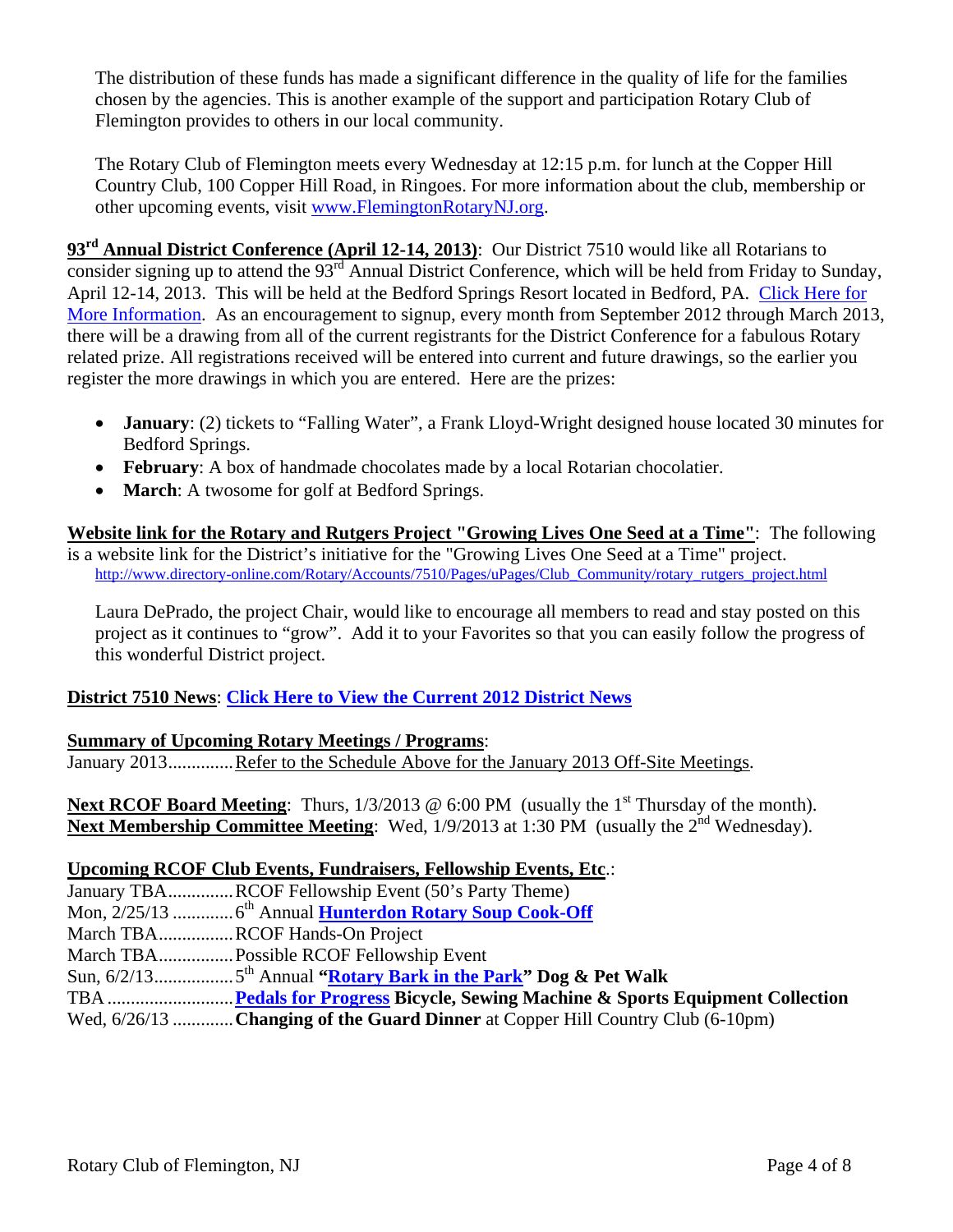# **Rotary District 7510 Events & Functions**:

Thurs, 2/7/2013 .......... **Hunterdon Inter-County Meeting** (3rd Quarter) – **Flemington Hosting**  ................................... (No RCOF Lunch Meeting on Wed, Feb. 6th) Thurs,  $4/11/2013$ ........ **Hunterdon Inter-County Meeting**  $(4<sup>th</sup>$  Quarter) – Whitehouse Club Hosting ................................... (No RCOF Lunch Meeting on Wed, April 10th) Fri-Sun, 4/12 to 4/14 .. District Conference – Omni Bedford Springs Golf & Spa (Bedford Springs, PA)

**COMMITTEE LIST**: Click the link for a listing of all current Club Committee's and its members.

# **Login-In to the "Members Only" Section of the website to view**:

- 1) **Past E-MONGER & NEWSMONGER ISSUES**: Click to view past issues. Began Aug. 9, 1950.
- 2) **New Member Information**: Do you have someone you think would be a good potential member? If so, please contact Membership Committee Chair **Joe Ziegler** to learn the process prior to initiating an application. In the meanwhile, click the link for information on the club and financial requirements.
- 3) **RCOF Membership Proposal Form**: Click the link to download the "Membership Proposal Form".

**The Rotary Club of Flemington is on Facebook**: Publicity chair, John Hyman, is keeping the club's Facebook page up to date. There is also a Facebook link on the club website. Click here to access our new Facebook page. John asks that everyone "**become a fan**" of this page.

# **Rotary Website Links**:

Rotary International: www.Rotary.org Rotary District 7510: www.RotaryNJ.org

**Nearest Rotary Club Meetings**: As A Rotarian, you are Welcome to attend a Rotary Club meeting

anywhere in the world. Click here for the **Rotary Club Locator App**. Below are some local meetings: **Mondays** 

**Lambertville/New Hope** (6:30 pm) - Lambertville Station Restaurant; 11 Bridge Street, Lambertville NJ 08530 **Piscataway** (12:15 pm) - Radisson Hotel; 21 Kingsbridge Road, Piscataway, NJ 08854

# **Tuesdays**

**Whitehouse** (12:15 pm) - Max's 22; 456 Route 22 West, Whitehouse Station, NJ 08889 **Princeton** (12:15 pm) - The Nassau Club; 6 Mercer Street, Princeton, NJ 08540 **Bridgewater-Bound Brook** (12:15 pm) – Arbor Glenn; 100 Monroe St, Bridgewater 08807

### **Wednesdays**

**Branchburg Township** (7:30 am): Stoney Brook Grille; 1285 Route 28, North Branch, NJ 08876 **Flemington** (12:15pm): Copper Hill Country Club; 100 Copper Hill Road, Ringoes, NJ 08851 **Hillsborough Township** (6:15 pm): Pheasant's Landing; 311 Amwell Road (Rt. 514), Hillsborough, NJ 08844

### **Thursdays**

**Clinton Sunrise** (7:30 am): Clinton Fire Department; New Street, Clinton, NJ 08809 **Somerville/Bridgewater** (12:15 pm): Bridgewater Manor; 1251 US Highway 202/206, Bridgewater, NJ 08807 **Trenton** (12:15 pm): Freddie's Tavern; 12 Railroad Avenue, West Trenton, NJ 08628

# **Fridays**

**North Hunterdon** (12:15 pm): Beaver Brook County Club; 25 County Club Drive, Annandale, NJ 08801 **Princeton Corridor** (12:15pm): Hyatt Regency; 102 Carnegie Center, Rt. 1 North, Princeton, NJ 08540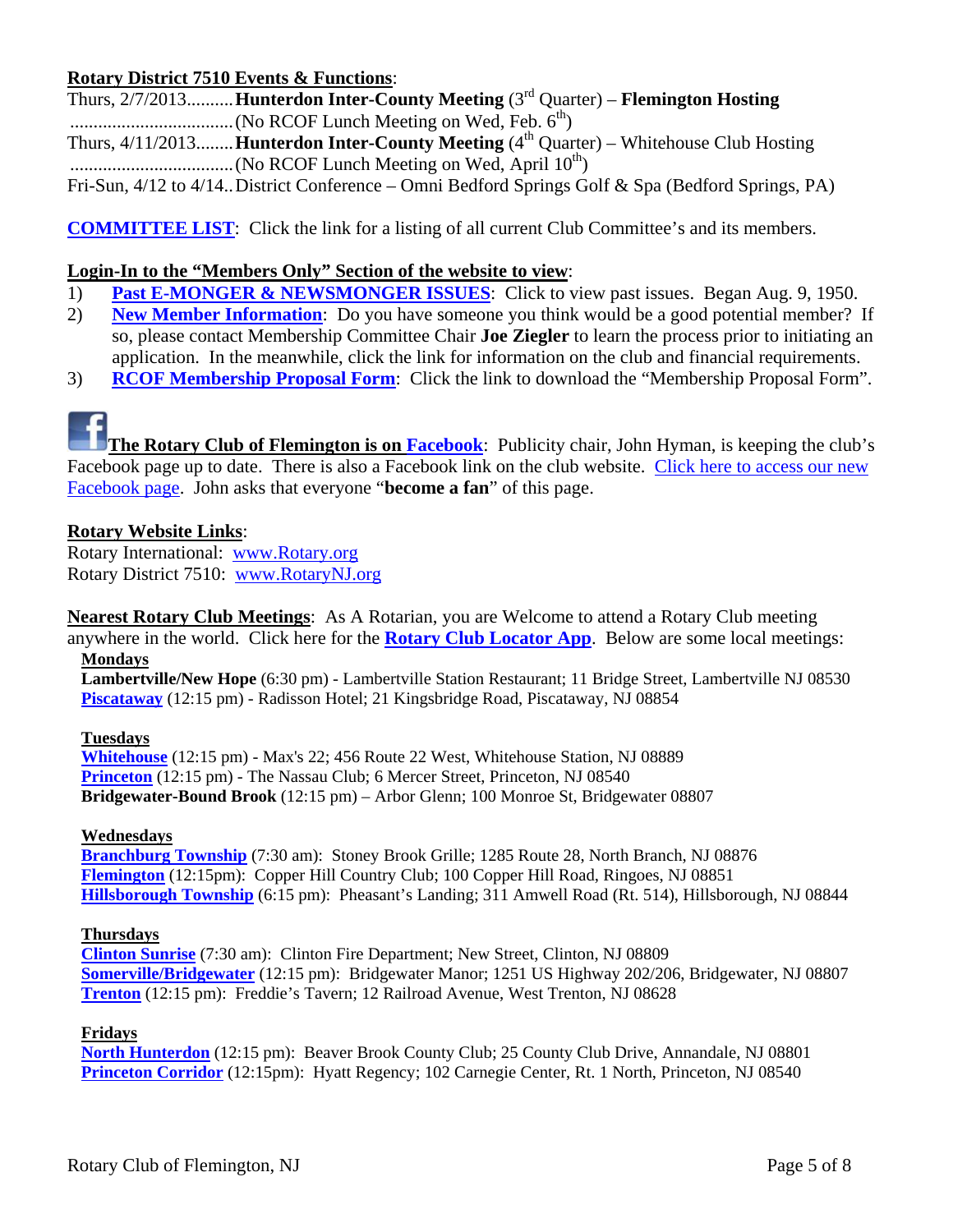Yours in Rotary Service!

Bob Chittenden Rotary Club of Flemington

# RI President's Call for Action in **2012-2013**: **"Peace Through Service" Rotary Club of Flemington - Our 89th Year**

| Founded October 3, 1923 • Charter #1529 • District 7510             |                                        |
|---------------------------------------------------------------------|----------------------------------------|
|                                                                     |                                        |
|                                                                     |                                        |
|                                                                     |                                        |
|                                                                     |                                        |
|                                                                     |                                        |
|                                                                     |                                        |
|                                                                     |                                        |
|                                                                     |                                        |
|                                                                     | Ken Skowronek, Bob Wise & Joe Ziegler. |
|                                                                     |                                        |
|                                                                     |                                        |
|                                                                     |                                        |
|                                                                     |                                        |
| District Governor Nominee (DGN) Melvin I. Kevoe "Mel" (Springfield) |                                        |
|                                                                     |                                        |
|                                                                     |                                        |

| Club Meetings: | Wednesday, 12:15 pm, Copper Hill Country Club        |
|----------------|------------------------------------------------------|
|                | 100 Copper Hill Road, Ringoes 08551                  |
|                | Board Meetings: First Thursday of the month, 6:00 pm |



**MISSION STATEMENT**: The mission of Rotary International is to assist and guide Rotarians and Rotary clubs to accomplish the Object of Rotary to ensure Rotary's continuing relevance and to help build a better world, emphasizing service activities by individuals and groups that enhance the quality of life and human dignity, encouraging high ethical standards, and creating greater understanding among all people to advance the search for peace in the world.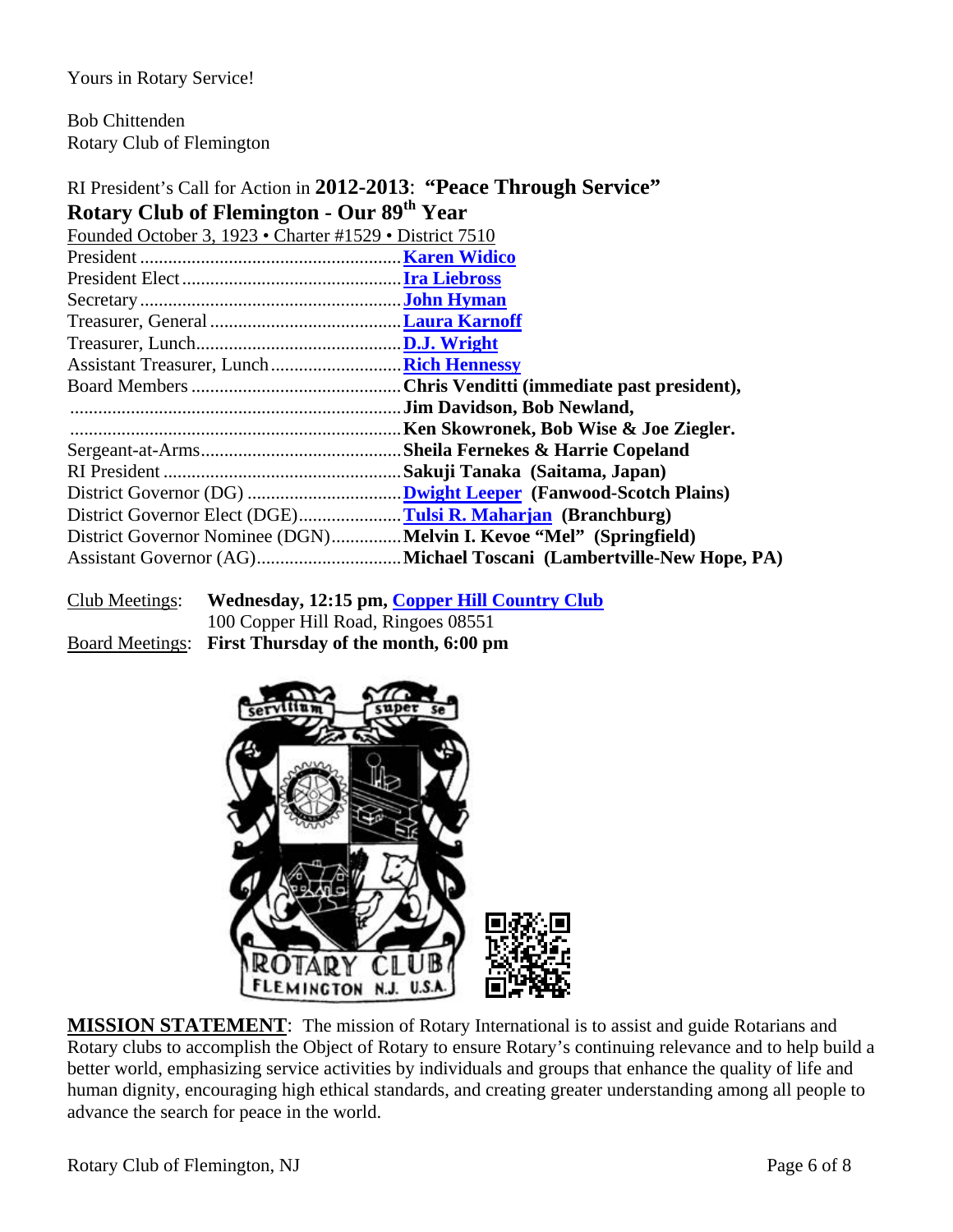**THE OBJECT OF ROTARY:** The object of Rotary is to encourage and foster the ideal of service as a basis of worthy enterprise and, in particular, to encourage and foster:

**1st**: The development of acquaintance as an opportunity for service;

2<sup>nd</sup>: High ethical standards in business and professions, the recognition of the worthiness of all useful occupations, and the dignifying of each Rotarian's occupation as an opportunity to serve society;

**3<sup>rd</sup>:** The application of the ideal of service in each Rotarian's personal, business and community life;

**4th**: The advancement of international understanding, goodwill, and peace through a world fellowship of business and professional persons united in the ideal of service.

# **THE 4-WAY TEST:** "Of the things we think, say or do:

- **1st**: Is it the Truth?
- 2<sup>nd</sup>: Is it Fair to all concerned?
- **3<sup>rd</sup>:** Will it build goodwill and better friendships?
- **4th**: Will it be beneficial to all concerned?"

# **ROTARY's AVENUE'S OF SERVICE**:

**1)** Through **Club Service**, we have fun, build lasting friendships, and make sure that our club runs well. **2)** Through **Vocational Service**, we volunteer our professional skills to serve others and promote integrity in everything we do.

**3)** Through **Community Service**, we address local needs and work with our community to bring lasting improvements.

**4)** Through **International Service**, we meet humanitarian needs around the globe and promote world understanding and peace.

**5)** Through **New Generations Service**, we work with young people to help them become the next generation of leaders, visionaries, and peacemakers.

# **2012-2013 CLUB MEMBERSHIP ROSTER – Rotary Club of Flemington, NJ**:

**Current Number of Members: 50 (Includes the induction of Tom Fisher on 9/5/2012. Includes the resignation of Sheila Fernekes as of 12/19/2012.)** 

| <b>Member</b><br>Since | <b>Classification</b>                    |
|------------------------|------------------------------------------|
| 2012                   | <b>Retail Banking</b>                    |
| 2007                   | <b>Health and Fitness</b>                |
| 1977                   | <b>Specialty Advertising</b>             |
| 2008                   | Car Sales                                |
| 2003                   | M.E.F.P. Consulting Engineering          |
| 1987                   | Printing                                 |
| 1976                   | Auctioneering/Banking                    |
| 2002                   | <b>Rubber Products</b>                   |
| 1964                   | Orthodontia                              |
| 1961                   | <b>Funeral Services</b>                  |
| 2012                   | <b>Property &amp; Casualty Insurance</b> |
| 1996                   | Psychotherapy                            |
| 2010                   | <b>Financial Advisor</b>                 |
| 2010                   | <b>Community Banking</b>                 |
| 2009                   | <b>Business Coaching</b>                 |
|                        |                                          |